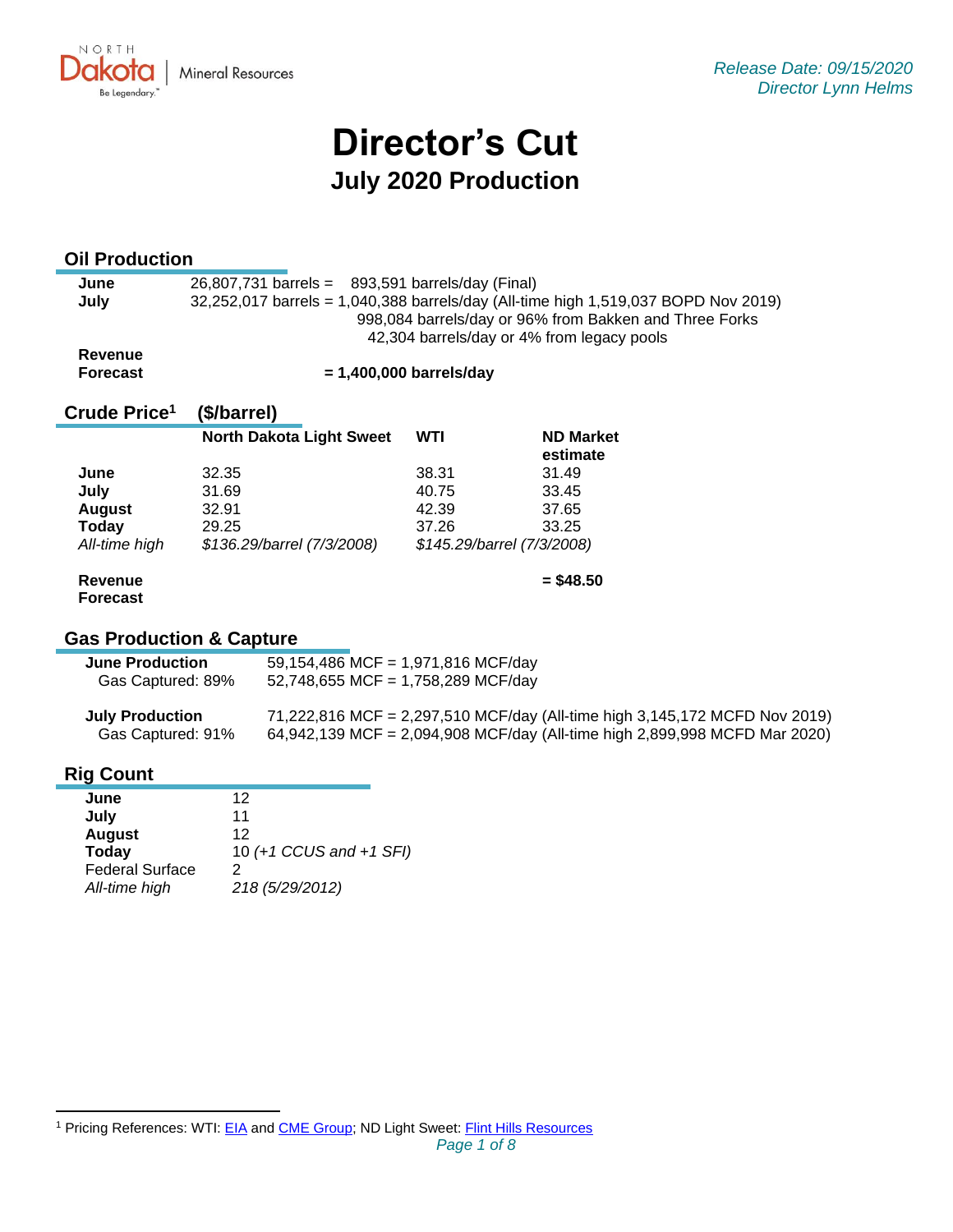NORTH

#### **Wells**

|                                              | <b>May</b> | June                     | July                                                                                                                                                                                     | <b>August</b>                                                   | <b>Revenue</b><br><b>Forecast</b> |
|----------------------------------------------|------------|--------------------------|------------------------------------------------------------------------------------------------------------------------------------------------------------------------------------------|-----------------------------------------------------------------|-----------------------------------|
| <b>Permitted</b>                             | ۰          | 72 drilling<br>0 seismic | 92 drilling<br>0 seismic                                                                                                                                                                 | 47 drilling<br>2 seismic<br>(All-time high was 370 - Oct. 2012) | ۰                                 |
| <b>Completed</b>                             | 12 (Final) | 37 (Revised)             | 59 (Preliminary)                                                                                                                                                                         |                                                                 | 90                                |
| Inactive <sup>2</sup>                        | -          | 4,214                    | 3,762                                                                                                                                                                                    | $\overline{\phantom{a}}$                                        | $\overline{\phantom{a}}$          |
| <b>Waiting on</b><br>Completion <sup>3</sup> | ۰          | 899                      | 878                                                                                                                                                                                      | ۰                                                               | $\overline{\phantom{a}}$          |
| <b>Producing</b>                             | ٠          | 13,188                   | 14,406 (Preliminary)<br>(All-time high was<br>March 2020 -<br>16,280)<br>12,389 (86%) from<br>unconventional Bakken<br>- Three Forks<br>2,017 (14%) from<br>legacy conventional<br>pools | $\blacksquare$                                                  |                                   |

#### **Fort Berthold Reservation Activity**

|                                  | Total   | Fee Land | <b>Trust Land</b> |
|----------------------------------|---------|----------|-------------------|
| Oil Production                   | 251.216 | 63.998   | 187.218           |
| Drilling Rigs                    |         |          |                   |
| Active Wells                     | 2.453   |          | 1 831             |
| Waiting on completion            | 163     |          |                   |
| <b>Approved Drilling Permits</b> | 1243    |          | 191               |
| <b>Potential Future Wells</b>    |         | 1.142    |                   |

#### **Drilling and Completions Activity**

The drilling rig count was stable in the mid 50's second half of 2019 through March 2020. Drilling rig count is down 82% January to July of 2020.

The number of well completions has been very volatile since March as the number of active completion crews decreased from 25 to 1-5.

Lower crude oil price has put extreme downward pressure on rig and completion crew counts. Unemployment claims are published every Thursday at [https://www.ndlmi.com/gsipub/index.asp?docid=687](https://gcc02.safelinks.protection.outlook.com/?url=https%3A%2F%2Fwww.ndlmi.com%2Fgsipub%2Findex.asp%3Fdocid%3D687&data=02%7C01%7Ckahaarsager%40nd.gov%7C87b7e18408bc47c3a9c008d85986e4d7%7C2dea0464da514a88bae2b3db94bc0c54%7C0%7C0%7C637357783185051252&sdata=WGDKnt%2BOEt1ZTHqREy%2BQwMWRb9CUvhzOMTuzHs3vaSQ%3D&reserved=0) indicating approximately 11,000 layoffs as of 9/05/20 with more jobs at risk due to oil price volatility.

Drilling permit activity is slower and more volatile with oil price volatility. Operators are still attempting to maintain a permit inventory of approximately 12 months and some experienced drilling rig and completion crews.

<sup>2</sup> Includes all well types on IA and AB statuses: **IA** = Inactive shut in >3 months and <12 months;

**AB** = Abandoned (Shut in >12 months)

<sup>&</sup>lt;sup>3</sup> The number of wells waiting on completions is an estimate on the part of the director based on idle well count and a typical five-year average. Neither the State of North Dakota, nor any agency officer, or employee of the State of North Dakota warrants the accuracy or reliability of this product and shall not be held responsible for any losses caused by this product. Portions of the information may be incorrect or out of date. Any person or entity that relies on any information obtained from this product does so at his or her own risk.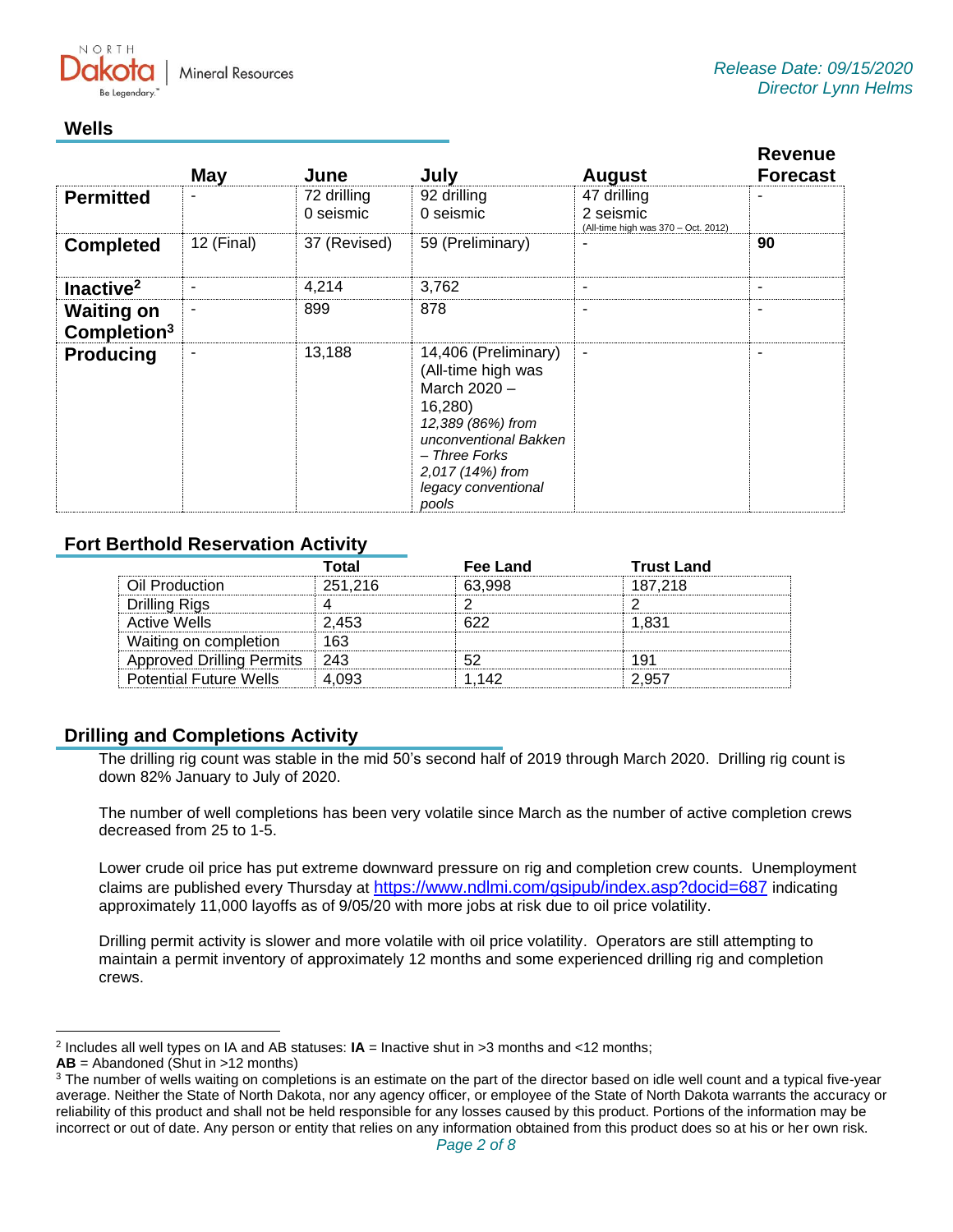

#### **Crude Oil Markets**

The OPEC+ agreement to cut 9.7 million barrels per day expired August 1<sup>st</sup>. Liquid fuel demand bottomed out in July, is recovering slowly and is not expected to reach full recovery until second quarter 2021.



Crude oil transportation capacity including rail deliveries to coastal refineries is adequate, but could be disrupted due to:

- US Appeals Court for the ninth circuit upholding of a lower court ruling protecting the Swinomish Indian Tribal Community's right to sue to enforce an agreement that restricts the number of trains that can cross its reservation in northwest Washington state.
- A possible shut down of DAPL in Civil Action No. 16-1534

#### **Seismic**

|                                                                                              | Seismic activity has picked up again with carbon capture projects. |  |  |  |  |  |
|----------------------------------------------------------------------------------------------|--------------------------------------------------------------------|--|--|--|--|--|
| Active Surveys   Recording   NDIC Reclamation Projects   Remediating   Suspended   Permitted |                                                                    |  |  |  |  |  |
|                                                                                              |                                                                    |  |  |  |  |  |

#### **Gas Capture**

US natural gas storage has decreased to 13% above the five-year average due to summer power demand for air conditioning. Crude oil inventories fell last week but remain well above the long-term average. Both indicate little potential for significant price increases in the near future. North Dakota shallow gas exploration could be economic at future gas prices but is not at the current price.

The price of natural gas delivered to Northern Border at Watford City has increased \$0.17 to \$1.91/MCF. This results in a current oil to gas price ratio of 17 to 1. The statewide gas flared volume from June to July decreased 10,925 MCFD to 202,603 MCF per day and percent flared decreased to 8.6% while Bakken capture percentage increased to 92%.

| The historical high flared percent was 36% in 09/2011 |     | The Commission established the following gas<br>capture goals: |                                     |  |
|-------------------------------------------------------|-----|----------------------------------------------------------------|-------------------------------------|--|
| <b>Gas Capture Details:</b>                           |     | 74%                                                            | October 1, 2014 - December 31, 2014 |  |
| Statewide                                             | 91% | 77%                                                            | January 1, 2015 - March 31, 2016    |  |
| Statewide Bakken                                      | 92% | 80%                                                            | April 1, 2016 - October 31, 2016    |  |
| Non-FBIR Bakken                                       | 93% | 85%                                                            | November 1, 2016 - October 31, 2018 |  |
| FBIR Bakken                                           | 88% | 88%                                                            | November 1, 2018 - October 31, 2020 |  |
| Trust FBIR Bakken                                     | 88% | 91%                                                            | November 1, 2020                    |  |
| Fee FBIR                                              | 87% |                                                                |                                     |  |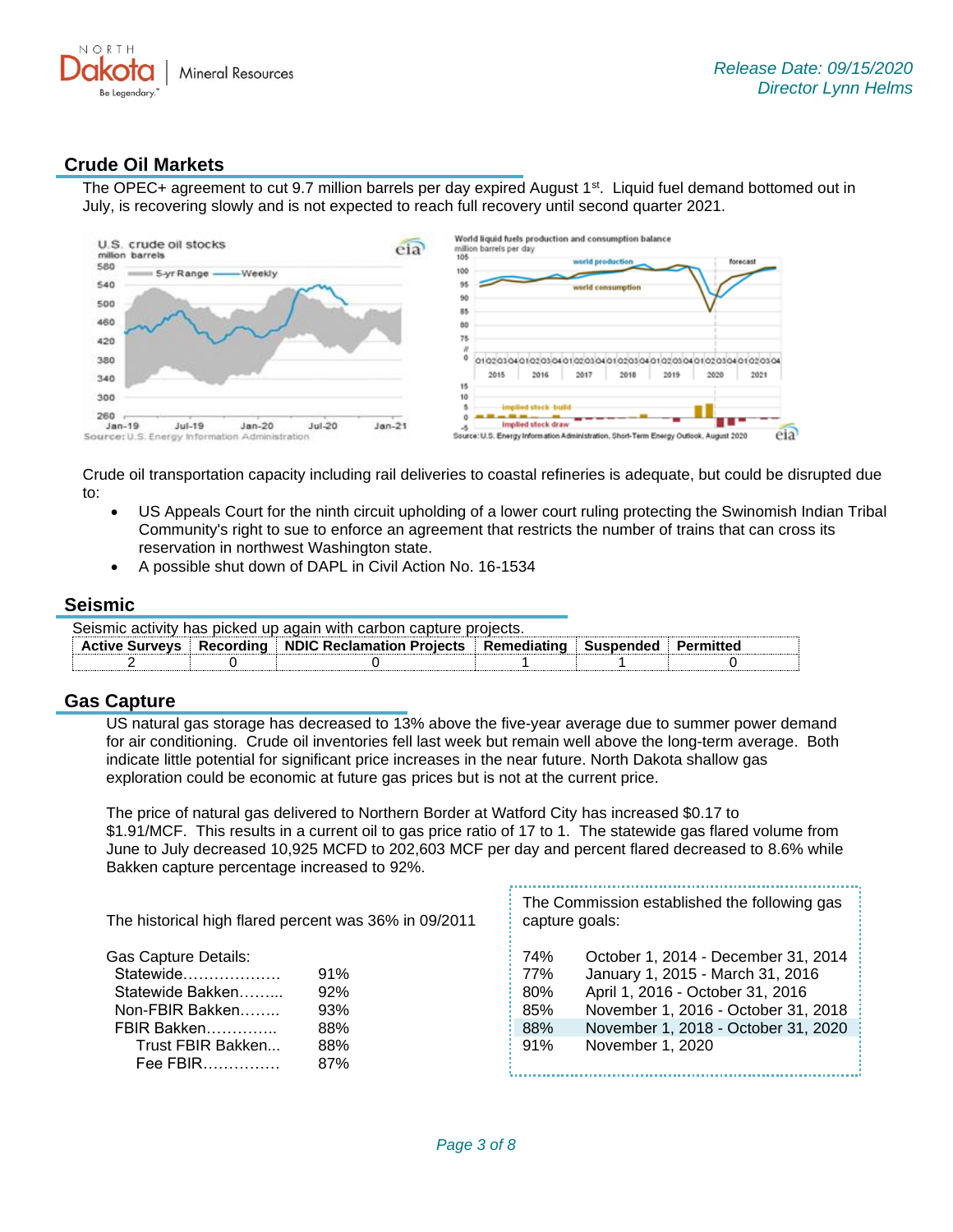

#### **Agency Updates**

#### **Bureau of Indian Affairs**

**BIA** has published a new final rule to update the process for obtaining rights of way on Indian land. The rule was published 11/19/15 and became effective 12/21/15. The final rule can be found at

[https://www.federalregister.gov/articles/2015/11/19/2015-28548/rights-of-way-on-indian-land.](https://www.federalregister.gov/articles/2015/11/19/2015-28548/rights-of-way-on-indian-land) On 3/11/16, the Western Energy Alliance filed a complaint and motion for a temporary restraining order and/or a preliminary injunction. On 04/19/16, the US District court for the District of North Dakota issued an order denying the motion for a preliminary injunction. The new valuation requirements were resulting in increased delays so BIA provided a waiver that expires 04/05/2020. On 03/09/2020 the NDIC submitted comments supporting an extension of that waiver through 04/05/2021 to allow infrastructure development to continue while BIA develops and implements the new process. NDIC comments can be found at<http://www.nd.gov/ndic/ic-press/Sweeney%20letter%20200309.pdf>

#### **Bureau of Land Management**

**BLM published a new final rule 43 CFR Parts 3100, 3160 and 3170 to update and replace its regulations on venting and flaring of natural gas** effective 1/17/16. The final rule can be viewed online at [https://www.blm.gov/programs/energy-and-minerals/oil-and-gas/operations-and-production/methane-and](https://gcc02.safelinks.protection.outlook.com/?url=https%3A%2F%2Fwww.blm.gov%2Fprograms%2Fenergy-and-minerals%2Foil-and-gas%2Foperations-and-production%2Fmethane-and-waste-prevention-rule&data=02%7C01%7Ckahaarsager%40nd.gov%7C87b7e18408bc47c3a9c008d85986e4d7%7C2dea0464da514a88bae2b3db94bc0c54%7C0%7C0%7C637357783185061208&sdata=PQ3rtlCgJ%2BVi7Pdx7db77fDR2R9XCnro0oxaZzg7jNs%3D&reserved=0)[waste-prevention-rule](https://gcc02.safelinks.protection.outlook.com/?url=https%3A%2F%2Fwww.blm.gov%2Fprograms%2Fenergy-and-minerals%2Foil-and-gas%2Foperations-and-production%2Fmethane-and-waste-prevention-rule&data=02%7C01%7Ckahaarsager%40nd.gov%7C87b7e18408bc47c3a9c008d85986e4d7%7C2dea0464da514a88bae2b3db94bc0c54%7C0%7C0%7C637357783185061208&sdata=PQ3rtlCgJ%2BVi7Pdx7db77fDR2R9XCnro0oxaZzg7jNs%3D&reserved=0). North Dakota, Wyoming, Montana, Western Energy Alliance, and IPAA filed for a preliminary injunction to prevent the rule going into effect until the case is settled. A hearing in Casper, Wyoming was held 1/6/17. On 1/16/17 the court denied all of the petitioners' motions for preliminary injunctions. **On 2/3/17 the US House of Representatives voted 221-191 to approve a Congressional Review Act resolution against the rule.** On 3/28/17 President Trump issued an executive order which in part directs "The Secretary of the Interior shall review the following final rules, and any rules and guidance issued pursuant to them, for consistency with the policy set forth in section 1 of this order and, if appropriate, shall, as soon as practicable, suspend, revise, or rescind the guidance, or publish for notice and comment proposed rules suspending, revising, or rescinding those rules:". This rule is included in the list as item (iv). North Dakota plans to continue active participation in the litigation of this rule until the BLM takes final action eliminating the rule. **On 5/10/17 the Senate voted 51 to 49 against the CRA, allowing the rule to remain in effect.** On 6/27/17 U.S. D. Ct. Judge Skavdahl granted BLM's motion to extend the merits briefing schedule by 90 days, based on BLM's APA 705 stay and BLM's representations regarding its plans to reconsider the VF Rule. Opening briefs were filed 7/3/17. On 7/5/17 California and New Mexico sued BLM in the U.S. District Court for the Northern District of California, seeking a declaratory judgement that BLM's APA 705 stay was illegal and vacating the stay. The relief they request would vacate the stay of the January 2018 compliance et al deadlines, bringing them all back into force. BLM officials encouraged North Dakota to intervene. On 7/12/17 a group of NGOs including the Fort Berthold Protectors of Water and Earth Rights filed a separate suit against the BLM in federal court in the U.S. District Court for the Northern District of California, seeking a declaratory judgement that BLM's APA 705 stay was illegal and vacating the stay. California and New Mexico, along with various environmental groups, have challenged BLM's stay in the Northern District of California, and filed a motion for summary judgment on 7/26/17. On 8/24/17 North Dakota filed a response supporting BLM's motion, a motion to intervene, and a motion to change venue to Wyoming in an attempt to prevent all of the litigation regarding the timing of the Flaring Rule, including the future rulemakings further extending compliance deadlines that BLM has stated that it intends to publish, could end up in front of the magistrate judge in the Northern District of California instead of Judge Skavdahl in Wyoming. On 10/04/17 the federal magistrate judge in the Northern District of California granted the summary judgement motion by California, New Mexico, and several NGOs throwing out BLM's administrative and temporary postponement of several of the future rules compliance dates/obligations. On 10/05/17 the BLM issued a Federal Register Notice for a proposed rule that if finalized will delay certain requirements of the BLM Rule until January 17, 2019. North Dakota submitted comments to (1) support BLM's decision to delay certain compliance requirements and (2) continue to make the record that BLM exceeded its authority to promulgate the rule in the first place with particular emphasis on the specific/unique North Dakota considerations at issue. NDIC comments are available at [http://www.nd.gov/ndic/ic-press/dmr-blm-comments17-11.pdf.](http://www.nd.gov/ndic/ic-press/dmr-blm-comments17-11.pdf) BLM, the states of CA & NM, and the NGOs supporting the current final rule were granted an extension to file response briefs to December 11<sup>th</sup> in the WY

court. On 11/29/17 North Dakota filed a response to industry petitioner's motion for a preliminary injunction supporting a preliminary or permanent injunction. On 12/4/17 USDOJ petitioned the 9th US Judicial Circuit Court in San Francisco to review and overturn the Northern District of California court's November decision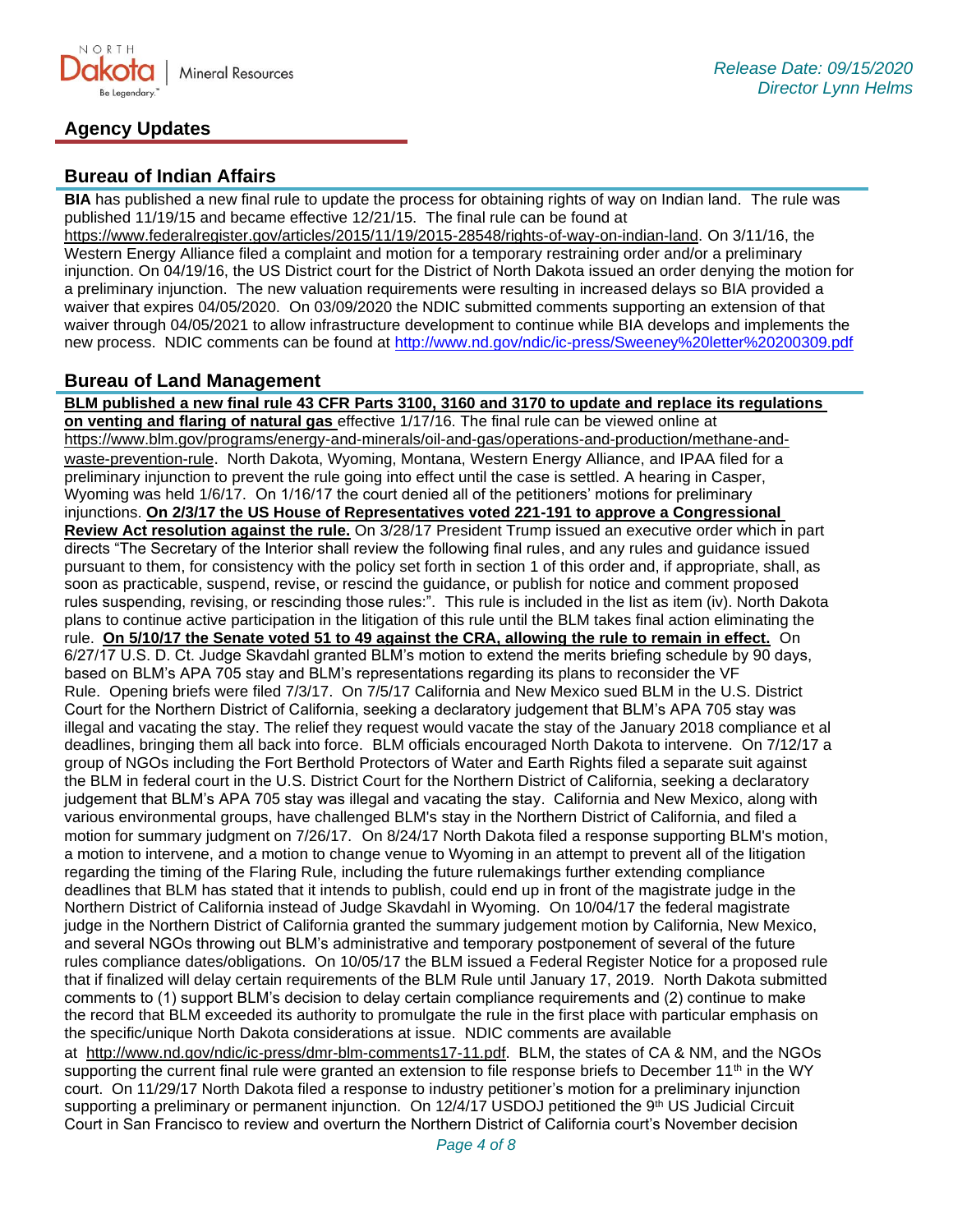

ordering the US Bureau of Land Management to make oil and gas producers comply with the methane emissions requirements while the rules are being reviewed. On 12/7/17 BLM published a rule in the Federal Register delaying the methane regulation until January 2019, saying the previous rule is overly burdensome to industry. Officials said the delay will allow the federal Bureau of Land Management time to review the earlier rule while avoiding tens of millions of dollars in compliance costs to industry that may turn out to be unnecessary. On 12/19/17 BLM was sued by California, New Mexico, and a large group of NGOs in the Northern District of California federal court over the 12/7/17 rule extending certain compliance dates in BLM's 2016 Rule. The complaint requests that BLM's extension rule be set aside and the provisions it relates to reinstated. On 12/26/17 BLM filed a motion seeking to stay the litigation in the U.S. District Court case in WY and to vacate the January 5 briefing deadline, a motion in which the industry trade associations and Montana and Wyoming joined. North Dakota and Texas filed a short response on 12/27/17 asking the Court to deny the motion or allow until 1/12/18 to fully respond to BLM's holiday week motion. On 12/29/17 the Wyoming district court granted BLM's motion to stay the 2016 Rule challenge litigation. On 2/22/18 BLM published a new rule proposal to revise the 2016 final Waste Prevention Rule (also known as the venting and flaring rule). The proposed rule would eliminate duplicative regulatory requirements and re-establish long-standing requirements that the 2016 final rule sought to replace. The Federal Register notice specifically requested comment on ways that the BLM can reduce the waste of gas by incentivizing the capture, reinjection, or beneficial use of the gas. NDIC comments can be viewed at [http://www.nd.gov/ndic/ic-](http://www.nd.gov/ndic/ic-press/blm%20comments%20180417.pdf)

[press/blm%20comments%20180417.pdf.](http://www.nd.gov/ndic/ic-press/blm%20comments%20180417.pdf) On 2/22/18 Judge Orrick in the Northern District of California entered a preliminary injunction against the BLM's "Suspension Rule" which suspended for one year certain compliance deadlines in BLM's Venting and Fairing Rule. Judge Orrick also denied North Dakota's motion to transfer the case to the District of Wyoming where Judge Skavdahl had stayed the original rule on the grounds that parties were protected by the Suspension Rule. The immediate effect of this decision was to reinstate the BLM Venting and Fairing Rule in full, along with compliance deadlines that became effective January 17, 2018, and remove the protections relied upon by Judge Skavdahl the District of Wyoming case. On 3/7/18 U.S. District Court Judge Skavdahl granted the North Dakota/Texas Motion to lift the stay in the challenge to the BLM's Venting & Flaring Rule. The California Court explicitly adopted North Dakota's central position in intervention - stating that "I express no judgment whatsoever in this opinion on the merits of the [V&F] Rule," showing great deference to Judge Skavdahl and the existing case in his Court and rejecting the California, NM, and NGOs request to uphold the V&F Rule. On 4/4/18 U.S. District Judge Skavdahl issued an order granting Wyoming's request for a partial stay of the Rule under Section 705 of the APA. The Court's limited Stay Order provides immediate relief to industry, but the balance of the Rule, including BLM's unlawful exercise of authority over State and private mineral interests through an over-inclusive application of communitization remains. The Court denied the North Dakota/Texas motion to move forward to complete briefing on the merits, and also denied industry's motion for a preliminary injunction. The Court expressed frustration with " the administrative dysfunction" reflected by this case as it ping-pongs between the District Courts of Wyoming and California and BLM's various attempts to delay, rescind or replace the Rule, concluding that "going forward on the merits at this point remains a waste of judicial resources and disregards prudential ripeness concerns." On 4/5/18 15 NGOs filed a Notice of Appeal with the 10th Circuit. California & New Mexico followed suit on 4/5/18 and have now also filed an appeal with the 10th Circuit. On 9/12/18 North Dakota filed a brief in the 10<sup>th</sup> Circuit Court of Appeals urging the Court, if it chooses to reverse the Wyoming district court's Stay Order, to remand the case back to the Wyoming district court with direction to finish this protracted legal process by promptly proceeding to a ruling on the merits. On 9/18/18 BLM issued their final rule revising the Obama-era Waste Prevention Rule, also referred to as the venting and flaring rule. The new rule will better align venting and flaring regulations with President Trump's priorities on energy development, job creation, and reduced compliance costs. These changes will also allow BLM to recognize existing state regulatory efforts and avoid duplicative requirements. In response to comments and after further consideration, the BLM made the following modifications to the proposed rule in this final rule: (1) Clarification that the 24-hour limit on royalty-free flaring during downhole well maintenance and liquids unloading in § 3179.104 applies "per event"; (2) Addition of a standard for "applicable rules, regulations, or orders" of a State regulatory agency or tribe in § 3179.201(a); and (3) Addition of a provision allowing for tribes to seek BLM approval to have tribal rules apply in place of any or all of the provisions of subpart 3179. The revised rule goes into effect on 11/27/18. On 9/28/18 a coalition of 17 conservation and tribal citizen groups filed a lawsuit challenging the decision to revise the Bureau of Land Management's Waste Prevention Rule, stating that the rule violates a number of existing federal policies. The states of New Mexico and California also filed a lawsuit challenging BLM's action. The BLM and NDIC have reached an impasse on negotiations for an agreement to implement section 3179.201, but continue to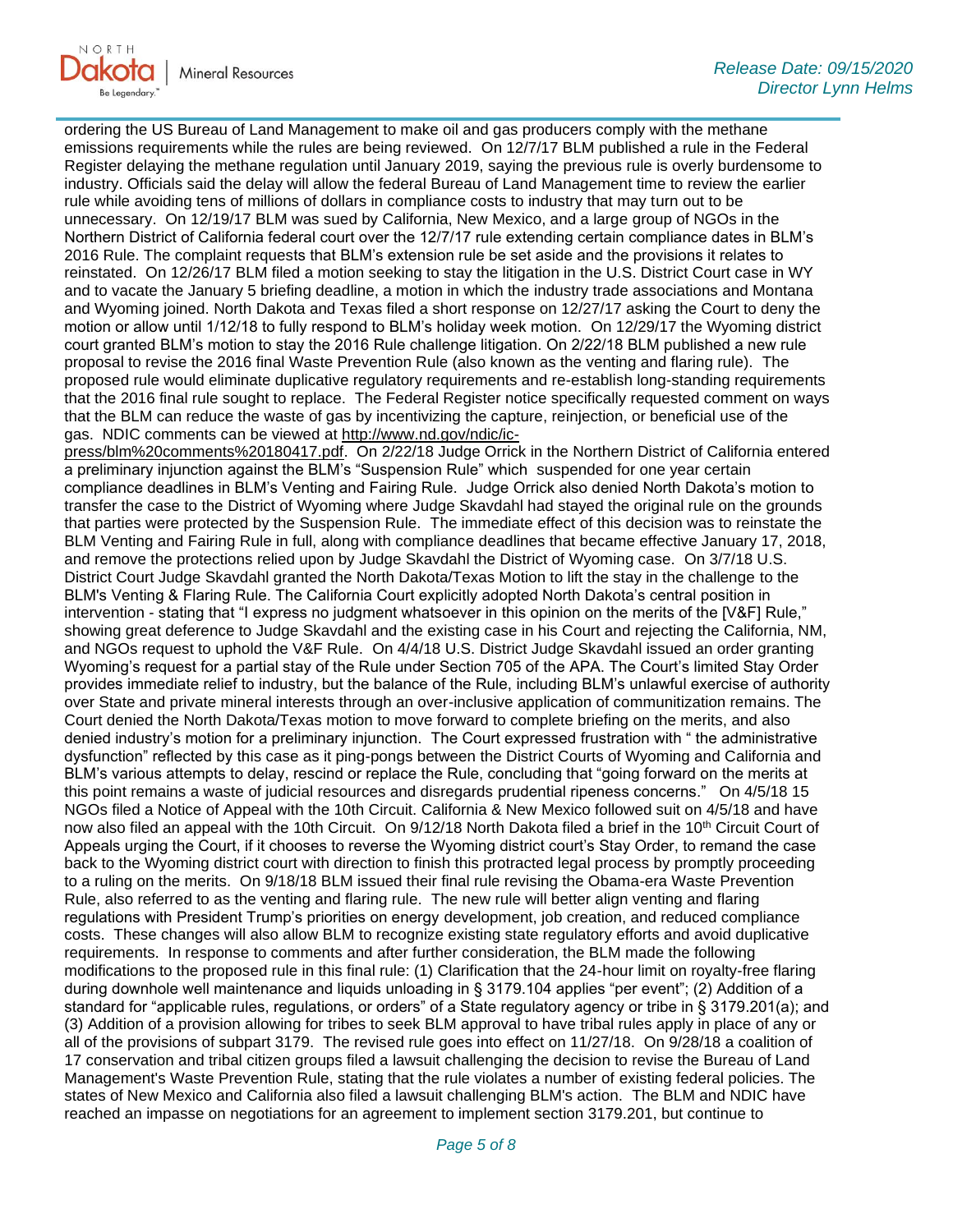

communicate regarding possible ways to resolve the disagreement. On 08/15/20 the U.S. District Court for the Northern District of California invalidated the 2018 revisions to the 2016 Waste Prevention Rule. This ruling means that the Waste Prevention Rule goes back in effect in 90 days, and the oil and gas industry will have to comply with the Rule's requirements. U.S. District Judge Yvonne Gonzalez Rogers found that the 2018 rescission violated federal law because it ignored the federal government's statutory duty to prevent waste, instead relying almost entirely on "inadequate or nonexistent state regulations". On 08/25/20 the citizen groups and state respondents filed a supplemental response brief in the US District Court District of Wyoming. On 09/04/20 North Dakota and Texas filed a reply brief of petitioner-intervenors in the US District Court District of Wyoming.

**BLM** revised final regulations for hydraulic fracturing on federal and Indian lands were published in the CFR on 3/26/15 and they were scheduled to go into effect 6/24/15. North Dakota, Colorado, Utah, Wyoming, Western Energy Alliance, and IPAA filed for a preliminary injunction to prevent the rules going into effect until the case is settled. Following a lengthy hearing in Casper, Wyoming on 6/23/15, the court issued a stay on the rules. On 9/30/15 the court granted a preliminary injunction, preventing the rules from being enforced until litigation on the rule is final. The 10<sup>th</sup> Circuit Court of Appeals issued an order  $3/10/16$  denying the industry alternative motion for a stay. On 6/21/16 the court found the rule to be unlawful and ordered it set aside. The plaintiffs filed a motion with the US Court of Appeals for the Tenth Circuit to dismiss the appeal of the preliminary injunction. The Department of Justice on behalf of the BLM and the intervening environmental groups filed an appeal of the decision on the rule and oppose the motion to dismiss the appeal of the preliminary injunction. The North Dakota Response Brief to the US Court of Appeals for the Tenth Circuit was filed 9/15/16. NDIC comments on the rule can be found at [http://www.nd.gov/ndic/ic-press/BLM-comments-](http://www.nd.gov/ndic/ic-press/BLM-comments-120625.pdf)[120625.pdf](http://www.nd.gov/ndic/ic-press/BLM-comments-120625.pdf). On 3/28/17 President Trump issued an executive order which in part directs "The Secretary of the Interior shall review the following final rules, and any rules and guidance issued pursuant to them, for consistency with the policy set forth in section 1 of this order and, if appropriate, shall, as soon as practicable, suspend, revise, or rescind the guidance, or publish for notice and comment proposed rules suspending, revising, or rescinding those rules". This rule is included in the list as item (i). On 5/4/2017 BLM filed a request asking the court to hold the appeal in abeyance as it will "soon" initiate a rulemaking process to revise or rescind the 2015 Rule, that it had the authority to issue the Rule, but conceding that the Rule does not reflect BLM's current priorities or policies, as reflected in certain recent Presidential Executive Orders. After the BLM submitted its filings the 10th Circuit Court Appeals immediately directed the petitioners (including North Dakota) and the intervenors to file briefs by 6/5/17 to respond to BLM's position. Two amicus groups that submitted merits briefs (the law school professors and former DOI officials) filed supplemental amicus briefs on the questions posed by the Court following the change of Administrations. The Court's Supplemental Order authorized the filing of these additional amicus briefs. Both briefs seek to capitalize on the BLM's continued insistence that it had the authority to issue the Rule (but concede that the 2015 HF Rule does not reflect BLM's current priorities or policies as reflected in certain recent Presidential Executive Orders). The two amicus groups solicit the Court to rule on the merits of the BLM and NGO appeals and to overturn the District Court decision, actually asking the Court to issue an advisory opinion on the BLM's authority. In addition to addressing the NGO arguments, North Dakota will respond to these two briefs in the context that all three parties are asking the Court to do what it is prohibited from doing by Article III of the U.S. Constitution. North Dakota filed a response brief 6/20/17 in support of the BLM action to put the rule in abeyance and take final action vacating the rule. Oral arguments before the  $10<sup>th</sup>$  Circuit took place  $7/27/17$ . A recording of the oral arguments is now available on the home page of the court's website [http://www.ca10.uscourts.gov.](https://gcc02.safelinks.protection.outlook.com/?url=https%3A%2F%2Furldefense.proofpoint.com%2Fv2%2Furl%3Fu%3Dhttp-3A__www.ca10.uscourts.gov%26d%3DDwMGaQ%26c%3D2s2mvbfY0UoSKkl6_Ol9wg%26r%3D-wqsZnBxny594KY8HeElow%26m%3DUl_VtJUX6iW5pvHjCcBxUWtskC0F4Dhry3sPtcEHvCw%26s%3DlaRHiLDv5w8otcQWQjpn82WMieoB2AZ-Q4M1LFQPL5s%26e%3D&data=02%7C01%7Ckahaarsager%40nd.gov%7C87b7e18408bc47c3a9c008d85986e4d7%7C2dea0464da514a88bae2b3db94bc0c54%7C0%7C0%7C637357783185071164&sdata=Ohtn4%2BmPY0PzZc%2Bx3Dmjtcuc3VjPCFh6W5vDOEUsnck%3D&reserved=0) NDIC filed comments supporting BLM's rescission of the rule that can be found at [http://www.nd.gov/ndic/ic-press/dmr](http://www.nd.gov/ndic/ic-press/dmr-blm-comment17-9.pdf)[blm-comment17-9.pdf.](http://www.nd.gov/ndic/ic-press/dmr-blm-comment17-9.pdf) On 09/21/17 the 10th Circuit issued a split (2-1) decision to dismiss the appeals as prudentially unripe, vacate the district court's judgment invalidating the rule, and remand with instructions to dismiss the underlying action without prejudice. Appellees State of North Dakota, State of Colorado, State of Utah, and State of Wyoming's filed a Petition for Panel Rehearing And/Or Request for En Banc Determination on 11/03/17. On 11/06/17 the court ordered the appellants to file a response to the Petition on or before 11/20/2017. The En Banc rehearing request was denied. The 10<sup>th</sup> circuit court has not yet issued its mandate ending the current round of litigation in the Wyoming District court. The Ute tribe filed a motion on 1/12/18 asking the court to dismiss the appeals as moot based on the publication of the rescission rule and leave the WY court decision to vacate the rule in place. The court ordered the DOJ and BLM to file a response by 1/22/18. On 12/29/17 BLM published a final rule rescinding the 2015 Hydraulic Fracturing rules with 2 exceptions 1) the rule does not restore language requiring pre-approval of non-routine hydraulic fracturing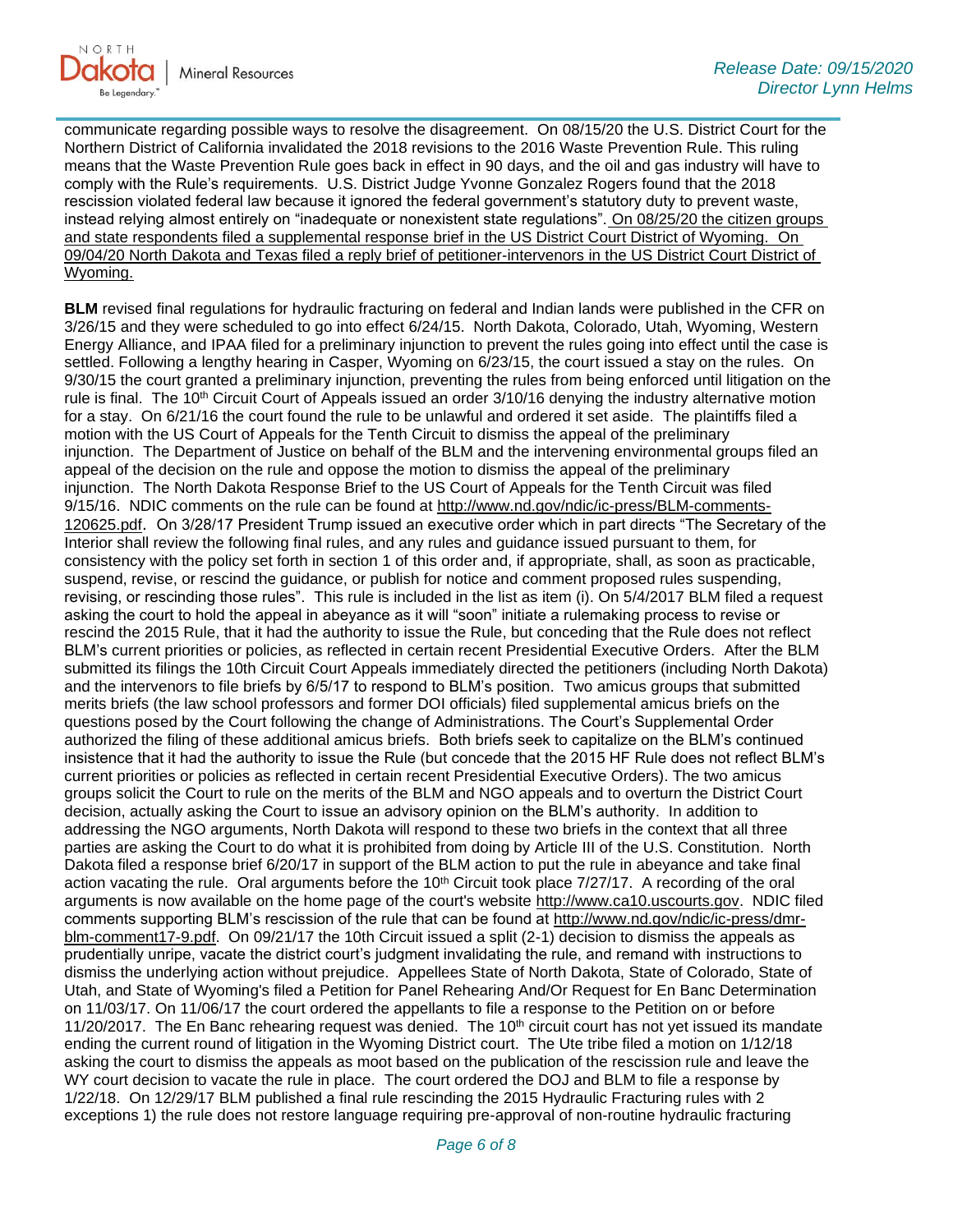

operations and 2) the rule does not rescind changes to 43 CFR 3160 due to other rules published between 3/26/15 and 12/29/17 (electronic filing and venting & flaring rules). On 2/7/18 North Dakota filed a reply in support of its motion to dismiss the original rule appeal as moot pursuant to Federal Rule of Appellate Procedure 27(a)(4), and request that the Court should not issue the mandate, nor vacate the District Court's judgment based on two new and important developments: (1) on December 29, 2017, the Bureau of Land Management (BLM) promulgated a final rule rescinding the Hydraulic Fracturing Rule ("HF Rule"), and (2) on January 24, 2018, the Citizen Group Intervenors challenged the repeal of the HF Rule ("HF Repeal Rule") in the U.S. District Court for the Northern District of California.

#### **Council on Environmental Quality**

**CEC** On 02/25/2020 the Council on Environmental Quality published a proposal to modernize its National Environmental Policy Act (NEPA) regulations. On 03/09/2020 the NDIC submitted comments in support of the CEQ proposal. NDIC comments can be found at [http://www.nd.gov/ndic/ic](http://www.nd.gov/ndic/ic-press/Council%20of%20Environmental%20Quality%20200309.pdf)[press/Council%20of%20Environmental%20Quality%20200309.pdf](http://www.nd.gov/ndic/ic-press/Council%20of%20Environmental%20Quality%20200309.pdf). On July 15, 2020 the Trump administration issued an executive order to reduce the types and number of projects that will be subject to

review under the NEPA, shorten the timeline for reviews, and drop a requirement that agencies consider the cumulative environmental effects of projects, such as their contribution to climate change. On 7/29/20 a coalition of 20 environmental justice, outdoor recreation and conservation groups — led by the Western Environmental Law Center (WELC) and Earthjustice — filed a lawsuit over CEQ's regulations in the U.S. District Court for the District of Northern California.

#### **Environmental Protection Agency**

**EPA** On 08/21/2018 the U.S. Environmental Protection Agency (EPA) proposed a new rule to reduce greenhouse gas (GHG) emissions from existing coal-fired electric utility generating units and power plants across the country. This proposal, entitled the Affordable Clean Energy (ACE) Rule, establishes emission guidelines for states to use when developing plans to limit GHGs at their power plants. The ACE Rule replaced the prior administration's Clean Power Plan (CPP) and instead empowers states, promotes energy independence, and facilitates economic growth and job creation. Pursuant to President Trump's Executive Order 13873, which directed Federal agencies to review burdensome regulations, the EPA undertook a review of the CPP. Many believed the CPP exceeded EPA's authority under the Clean Air Act, which is why 27 states, 24 trade associations, 37 rural electric co-ops, and three labor unions challenged the rule. The Supreme Court issued an unprecedented stay of the rule. The proposal was published in the Federal Register on 8/31/18 and EPA took comment on the proposal for 60 days and held a public hearing. More information is available at [https://www.epa.gov/stationary-sources-air-pollution/proposal-affordable](https://gcc02.safelinks.protection.outlook.com/?url=https%3A%2F%2Fwww.epa.gov%2Fstationary-sources-air-pollution%2Fproposal-affordable-clean-energy-ace-rule&data=02%7C01%7Ckahaarsager%40nd.gov%7C87b7e18408bc47c3a9c008d85986e4d7%7C2dea0464da514a88bae2b3db94bc0c54%7C0%7C0%7C637357783185071164&sdata=FbNNJ9OoCvr%2FA%2FIDMH2zG70m0sEoYaa4YZR3Anr8sC8%3D&reserved=0)[clean-energy-ace-rule.](https://gcc02.safelinks.protection.outlook.com/?url=https%3A%2F%2Fwww.epa.gov%2Fstationary-sources-air-pollution%2Fproposal-affordable-clean-energy-ace-rule&data=02%7C01%7Ckahaarsager%40nd.gov%7C87b7e18408bc47c3a9c008d85986e4d7%7C2dea0464da514a88bae2b3db94bc0c54%7C0%7C0%7C637357783185071164&sdata=FbNNJ9OoCvr%2FA%2FIDMH2zG70m0sEoYaa4YZR3Anr8sC8%3D&reserved=0) On July 8, 2019, EPA issued the final Affordable Clean Energy rule (ACE) and repealed the Clean Power Plan. On the same day the American Lung Association and the American Public Health Association filed a challenge to the rules in the U.S. Court of Appeals for the District of Columbia. Since then, 22 states, the District of Columbia and six municipalities led by the state of New York lodged a challenge to the rules in the D.C. Circuit, followed closely by a third challenge brought by environmental groups. Numerous industry groups and power providers are seeking to intervene in the litigation in support of the ACE rule. The EPA has asked the court to expedite review of the challenges in the hope of achieving a resolution in the D.C. Circuit by summer of 2020.

**EPA** On 08/24/18 Trump administration officials at EPA announced they are phasing out the agency's enforcement focus on animal waste pollution and the oil and gas industry. Enforcement chief Susan Bodine said she wants to shift the focus away from oil and gas as a sector deserving of extra scrutiny and toward prioritizing broad environmental problems, such as air pollution.

#### **Pipeline and Hazardous Materials Safety Administration**

**PHMSA** Advance notice of proposed rulemaking (ANPRM)was announced 1/10/17. SUMMARY: PHMSA is considering revising the Hazardous Materials Regulations (HMR) to establish vapor pressure limits for unrefined petroleum-based products and potentially all Class 3 flammable liquid hazardous materials that would apply during the transportation of the products or materials by any mode. PHMSA is currently assessing the merits of a petition for rulemaking submitted by the Attorney General of the State of New York regarding vapor pressure standards for the transportation of crude oil. The petition requests that PHMSA